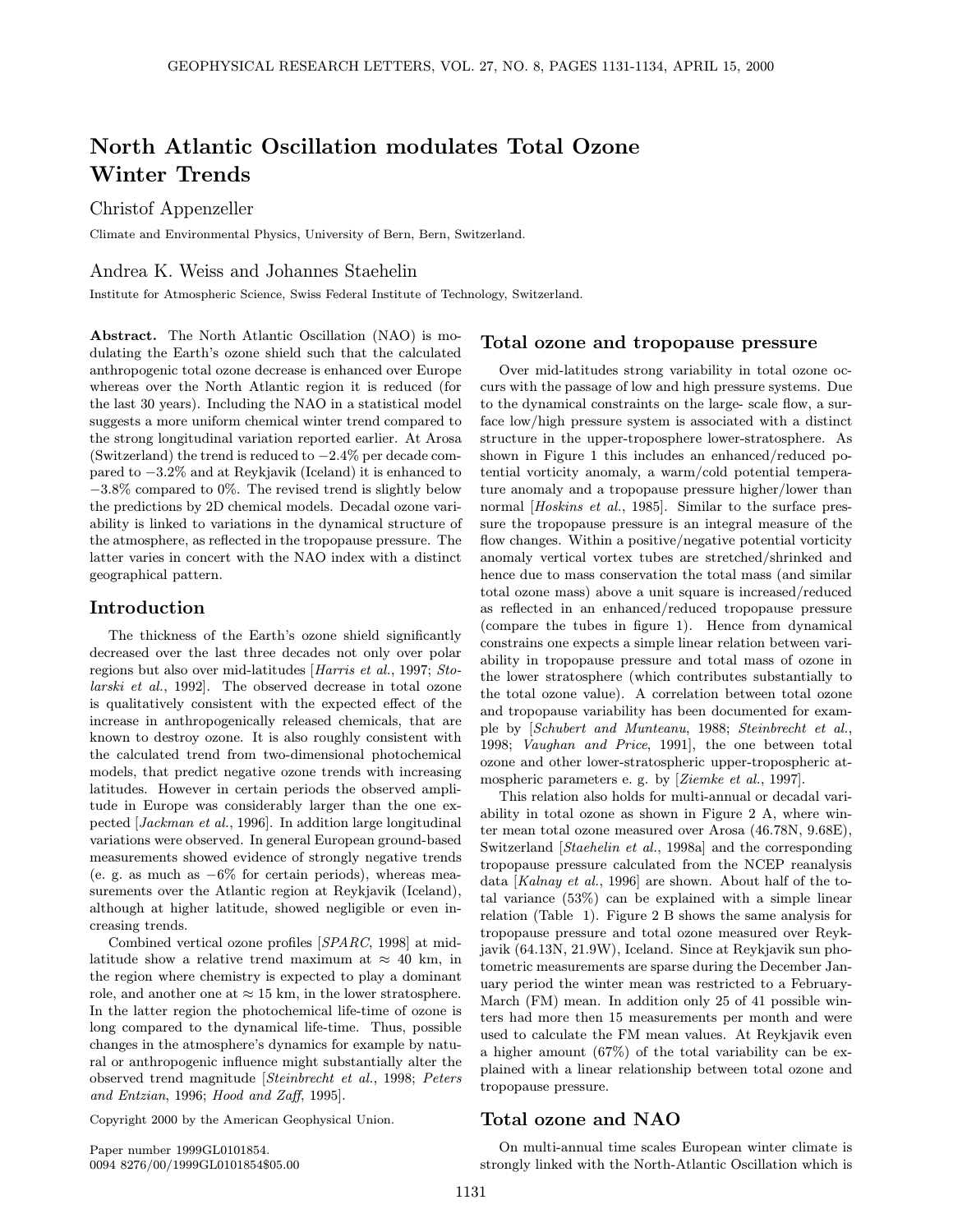

Figure 1. Stretching/shrinking of a tube of air in the lower stratosphere associated with a surface low/high pressure system [Hoskins et al., 1985]. Stratospheric air (high potential vorticity) is hatched, the tropopause is given as a thick line, potential temperature surfaces as thin lines and  $\pm$  indicate sense of vorticity.

typically measured with an index representing the strength of the meridional surface pressure difference across the North-Atlantic e. g. between Ponta Delgada (Azores) and Stykkisholmur (Iceland) [Hurrell, 1995]. NAO-like variability occurs in a large number of atmospheric and oceanic key climate variables [Wallace and Gutzler, 1981; Hurrell, 1995] and others and encompasses the entire tropospherestratosphere system [Perlwitz and Graf, 1995; Thompson et al., 1998]. Figure 4 shows results of a correlation analysis between winter mean NAO index and winter mean tropopause pressure over the North Atlantic European region. Both the tropopause data and the NAO index for the period 1958 to 1998 were calculated from NCEP reanalysis data [Kalnay et al., 1996]. The correlation pattern shows a clear tri-pole pattern. During positive NAO phases tropopause pressure is higher at high latitudes and lower at mid-latitudes, as would be expected from an enhanced Icelandic low and Azores high pressure system. The sub-tropical band with positive corre-



Figure 2. Panel A: February-March (FM) mean total ozone (solid line, in Dobson units) and tropopause pressure derived from NCEP reanalysis data (dashed line, in hPa) for the period 1958 to 1998, over Arosa, Switzerland. Panel B: As Panel A, but for Reykjavik, Iceland. Panel C: As Panel B but December to March means, and instead tropopause pressure with NAO index (dashed line) based on NCEP reanalysis data.

lation is not directly associated with a surface feature. It is shifted towards the end of the Atlantic storm-track region and coincides with the location where stratospheric streamers and cut-off lows are frequently observed, e. g. [Appenzeller et al., 1996].

Since tropopause pressure variations are proportional to total ozone variations one expects a similar space dependent correlation between NAO and total ozone. Figure 3 shows that during positive NAO phases winter mean total ozone is reduced at Arosa whereas over Iceland (Figure 2 C) total ozone values are enhanced as expected from Figure 3. At both stations a linear relation explains roughly one third of the total variance (Table 1). This result is also stable when the Arosa winter mean time series (1932 to 1998) is split into two equal parts, with the first part not disturbed by any trend or possible anthropogenic influence.

From the 60's to the early 90's the NAO index showed a continuing increase towards positive values with the exception of the winter 1996. This positive bias over the last 30 years had a direct impact on a large number of climate variables e. g. [Hurrell, 1996; Thompson et al., 1999]. Since total ozone is varying in concert with the NAO index one might speculate that a similar bias occurred in the observed total ozone trends. This hypothesis can be supported using a linear statistical trend model with the NAO index as additional explanatory variable.

## Total ozone trend model

An earlier trend analysis for the winter mean total ozone measurements at Arosa [Staehelin et al., 1998b] showed that



Figure 3. Cross correlation map (in colors) between winter mean (December to March) tropopause pressure and NAO index both derived from NCEP reanalysis data for the period 1958 to 1998. Only correlation coefficients above/below  $\pm 0.3$  are shown. Contours indicate tropopause pressure variation associated with +1 SD in NAO index. Contour interval is 2 hPa, zero line omitted. (A) location Arosa and (R) location Reykjavik.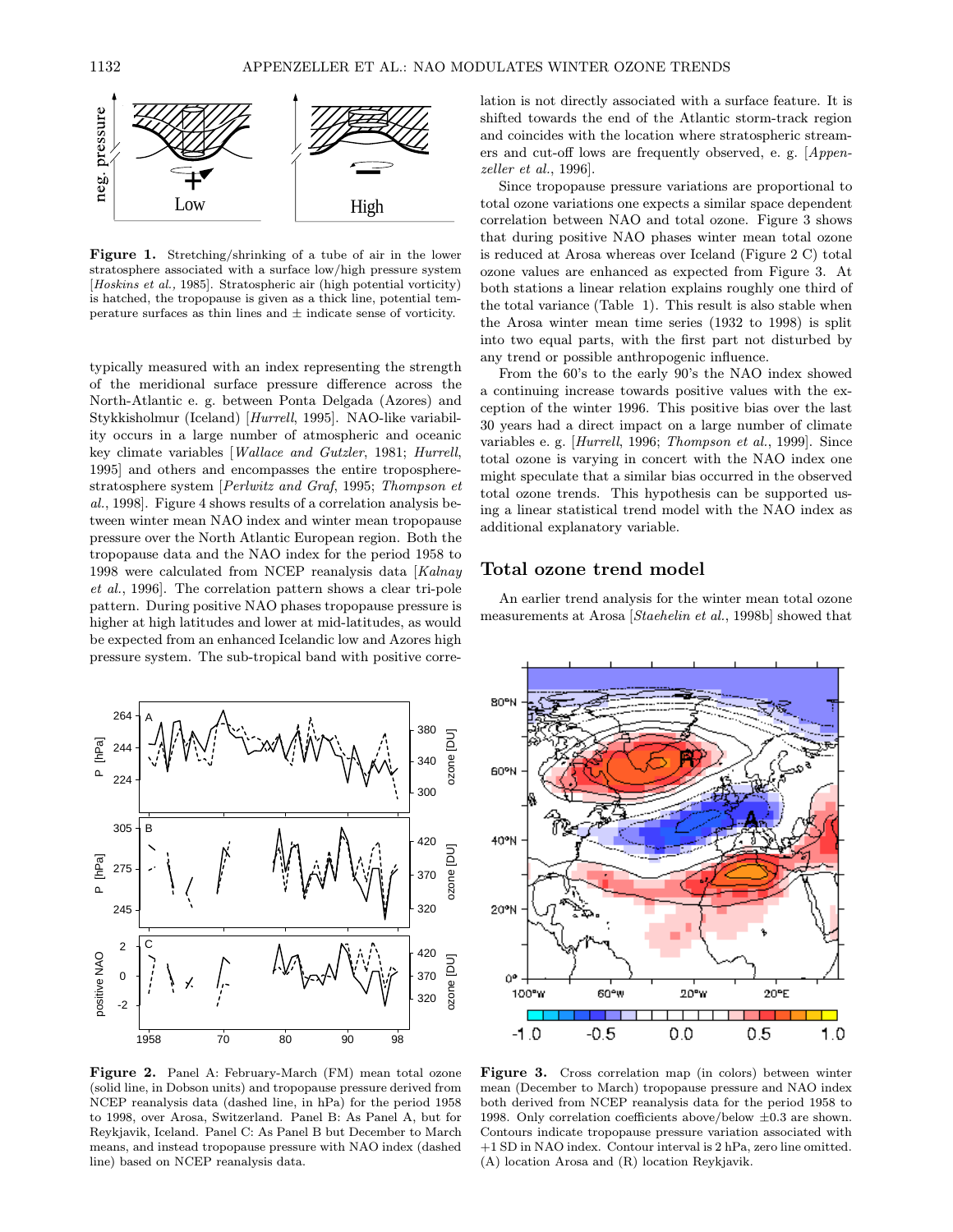| Ozone model                                                        | with(out)                                 | $\%$ Trend <sub>with</sub>                                                             | $\%$ Trend <sub><i>without</i></sub>                                       | [DU]/ unit NAO                                 | $[DU]/$ hPa                    | $R_{with}^2$                | $R_{without}^2$     |
|--------------------------------------------------------------------|-------------------------------------------|----------------------------------------------------------------------------------------|----------------------------------------------------------------------------|------------------------------------------------|--------------------------------|-----------------------------|---------------------|
| Arosa DJFM<br>Arosa FM<br>Reykjavik FM<br>Arosa FM<br>Revkjavik FM | NAO<br>NAO.<br>NAO.<br>P-tropo<br>P-tropo | $-2.4 \pm 0.5$<br>$-2.8 \pm 0.8$<br>$-3.8 \pm 1.4$<br>$-3.2 \pm 0.8$<br>$-2.7 \pm 1.0$ | $-3.2 + 0.6$<br>$-3.6 \pm 0.8$<br>not sign.<br>$-3.6 \pm 0.8$<br>not sign. | $-7.8 \pm 1.2$<br>$-7.6 \pm 2.9$<br>$18 \pm 5$ | $0.9 \pm 0.3$<br>$1.1 \pm 0.2$ | 70<br>50<br>39<br>53<br>-67 | 47<br>39<br>39<br>8 |

Table 1. Total ozone winter trends with and without considering NAO or tropopause pressure (P-tropo)

Trend estimates in % per decade, based on a linear regression model (1). DJFM denotes December-March, FM February-March average. Full model is used for Arosa DJFM with data from 1932-1996 for comparison with literature [Staehelin et al., 1998a]. All other models with FM means are calculated from 1958-1998, without SF and AOD as not significant variables for this series. Highly aerosol disturbed data (AOD> 0.02) were excluded.  $R^2$  is total explained variance in %.

the solar radio flux (SF) at 10.7 cm (lagged by 32 months) and a measure for stratospheric aerosol loading (AOD) due to volcanic eruptions [Sato et al., 1993] were statistically significant. The anthropogenically induced chemical ozone destruction was quantified using an artificial ramp  $(R)$  starting in January 1970. However, the error term  $(\varepsilon)$  was autocorrelated indicating that major influences were not accounted for. To be consistent with the earlier analysis a revised linear model for total ozone  $(N)$  is assumed

$$
N = \bar{N} + c_1 NAO + c_2 R + c_3 SF + c_4 AOD + \varepsilon \tag{1}
$$

with the NAO index as additional explanatory variable (or alternatively the tropopause pressure  $P - tropo$ .  $\overline{N}$  denotes the ozone mean.

For Arosa the dynamically corrected anthropogenic winter mean total ozone trend estimated from (1) is  $(-2.4 \pm 1)$ 0.5)% per decade. This corresponds to a reduction in trend amplitude of a quarter compared to analysis without considering the NAO  $(-3.2 \pm 0.6)\%$  or an other meteorological parameter representing the NAO behavior. The results of the best models found with stepwise linear regression are summarized in Table 1. In addition note the following two points. The inclusion of the NAO index removed the autocorrelation in the error term  $(\varepsilon)$  and resulted in better statistical model. Second the statistical significance of the lagged SF disappeared for the period when the Quasi Biennial Oscillation (QBO) data were included (available from 1954 onward) as was tested in a separate model run. The QBO accounted for much less variance then the NAO index and did not affect the trend analysis.

The same statistical modeling procedure was used for the Reykjavik total ozone measurements. Due to the sparse December - January ozone data coverage the analysis was again restricted to a February March (FM) average. The NAO in-



Figure 4. Total ozone (solid line, DJFM mean, in Dobson units) over Arosa and normalized NAO index (dashed line), scaled with −1.0, based on pressure data from Iceland and Azores for the period 1932 to 1996. Compare to Figure 2 Panel C.

dex proved to be a significant variable explaining  $\approx 30\%$  of the ozone variability. The dynamically corrected FM trend estimate is a negative trend of  $(-3.8 \pm 1.4)\%$  change per decade (compared to no trend without NAO contribution). The trend seems to be higher than the revised FM trend over Arosa  $(-2.8 \pm 0.8)\%$  as expected from 2D chemistry models (see also Table 1).

Using directly tropopause pressure instead of the NAO index as explanatory variable leads to revised trend estimates that are comparable to the one described above (see Table 1). The tropopause pressure model setup performs even better than the one using the NAO index. This is consistent with the assumption that the changes in the dynamical structure of the atmosphere, as reflected in the tropopause pressure, are an immediate driving force for total ozone fluctuations, whereas the NAO is the climate oscillation associated with the observed multi-annual fluctuations.

Finally, note the following two points. First the apparent inconsistencies in total ozone trends in Western Europe and the North Atlantic are explained when allowance is made for the dynamical variability associated with the NAO. This effect is particularly strong for the TOMS period (1978 to 1994), where the revised trends are now consistent with, though slightly less than, those calculated using a 2D chemistry model [Jackman et al., 1996; Stolarski et al., 1992]. The revised trend for e.g., march ozone at Arosa is −2.2% instead −5%, for Reykjavik −5% instead 0% compared to −3 to −5% for 2D chemical models. Second, it has been suggested that the NAO can be considered as a sub-pattern of a hemispheric Arctic climate oscillation (AO) [Perlwitz and Graf, 1995; Thompson et al., 1998]. The AO index is comparable to the NAO index and hence a similar statistical relation between total ozone and AO index is expected [Thompson et al., 1999].

Acknowledgments. C.A. was supported by the National Swiss Science Foundation (SPPU, CLEAR2), A.W. by GAW (Swiss Met Office, SMA). Special thanks to T.F. Stocker. Ozone data were provided by the WOUDC (1998), reanalysis data by the NOAA-CIRES, the monthly NAO index by J. Hurrell, the solar radio flux by NOAA.

#### References

Appenzeller, C., H. C. Davies, and W. A. Norton, Fragmentation of stratospheric intrusions, J. Geophys. Res., 101, 1435-1456, 1996.